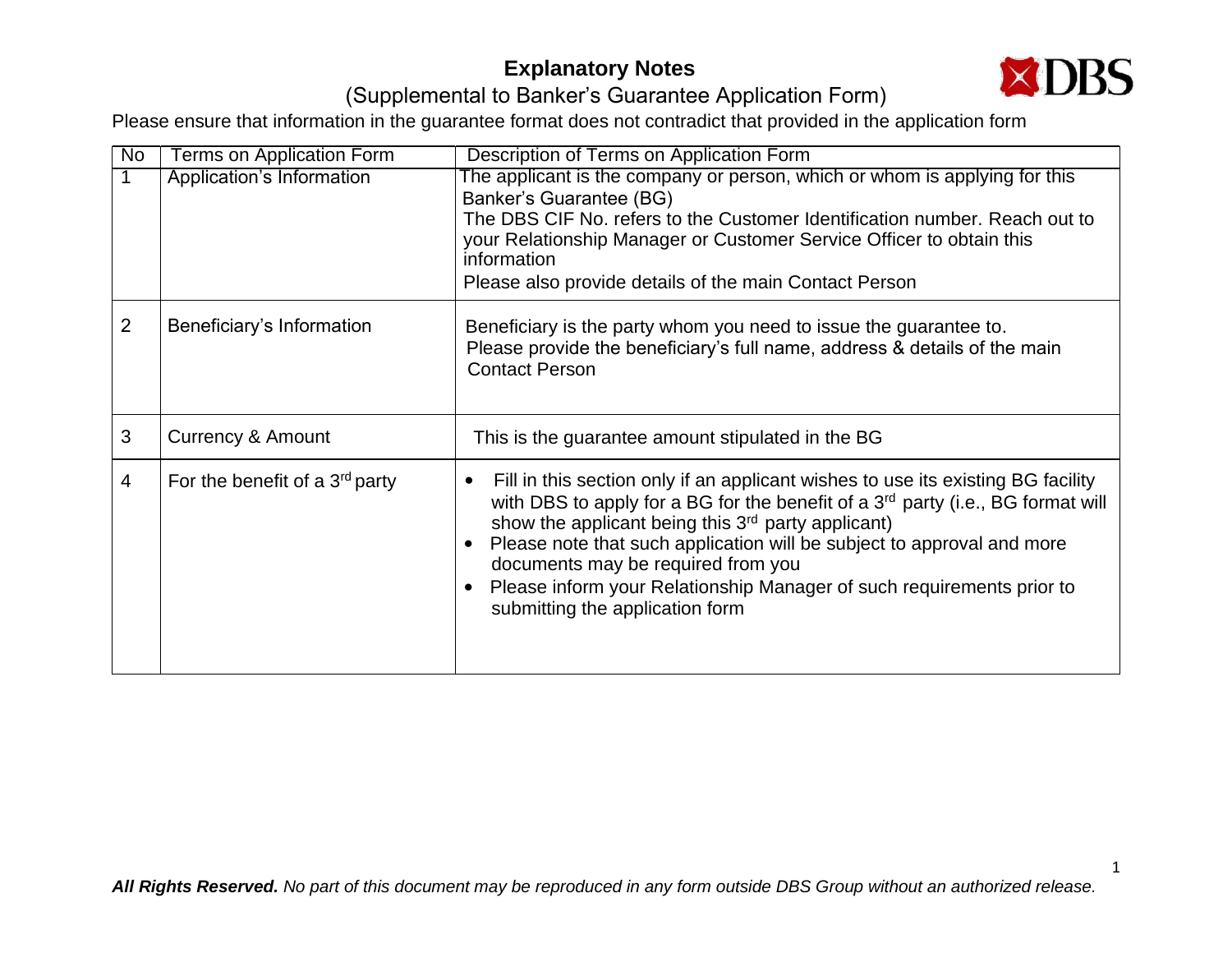

(Supplemental to Banker's Guarantee Application Form)

| 5 | <b>Effective Date</b> | Effective date is the date in which the guarantee comes into effect<br>Option 1 - Specific Date<br>o Input or select a fixed date indicating the effective date<br>o Please note that back dating of effective date or future dating of<br>effective date beyond 30 days is subject to bank's discretion. Please<br>inform your Relationship Manager of such requirement prior to<br>submitting the application form.<br>Option 2 - As per format enclosed<br>$\circ$ Use this option if there is, for example, a pre-condition before the BG<br>is deemed effective or a definite effective date not clearly addressed<br>in the guarantee format                                                                                                                  |
|---|-----------------------|---------------------------------------------------------------------------------------------------------------------------------------------------------------------------------------------------------------------------------------------------------------------------------------------------------------------------------------------------------------------------------------------------------------------------------------------------------------------------------------------------------------------------------------------------------------------------------------------------------------------------------------------------------------------------------------------------------------------------------------------------------------------|
|   |                       | ❖ For example, "This Guarantee shall become effective<br>automatically only upon the receipt of the Advance Payment<br>into the Seller's account maintained with DBS Bank India<br>Limited, account number _____ quoting this Guarantee no.__<br>within days from Date of Issue"<br>Option 3 - Date of Issue<br>BG to be effective upon issuance.                                                                                                                                                                                                                                                                                                                                                                                                                   |
| 6 | <b>Expiry Date</b>    | Expiry date is the date specified in the guarantee on or before which a<br>claim/demand may be made<br>Option 1 - Specific Date<br>o Input or select a fixed date indicating the expiry date<br>$\circ$ In the case of an auto-extension/renewal BG, please indicate the<br>initial expiry date (not the final expiry date)<br>Option 2 - As per format enclosed<br>$\circ$ Use this option if there is, for example, a pre-condition before the BG<br>is deemed expired or a definite expiry date not clearly addressed in<br>the guarantee format<br>Option 3 - Open ended<br>$\circ$ Use this option if there is no expiry date expressly indicated in the<br>format<br>$\circ$ Any other types of format with no clear indication of when the BG<br>will expire |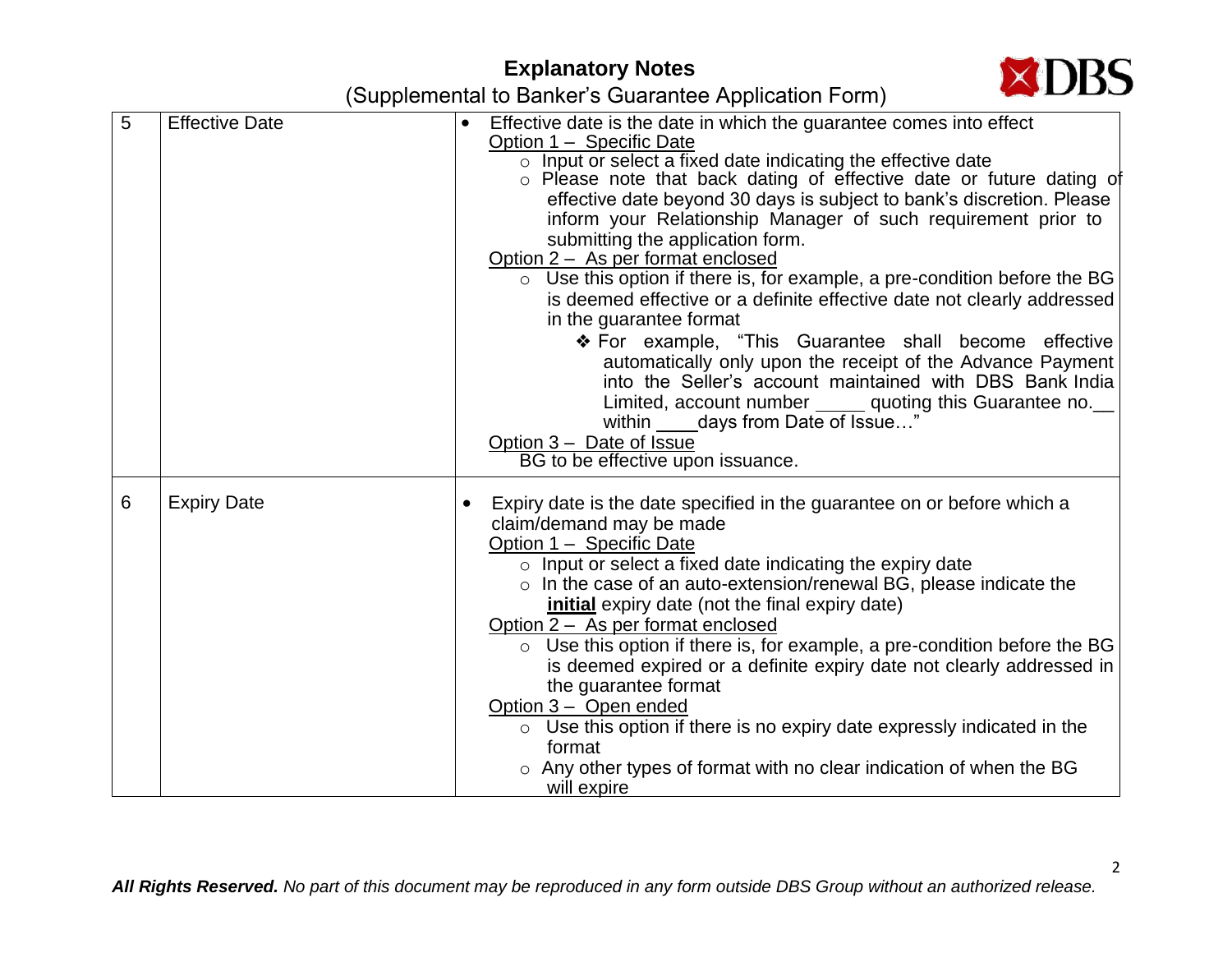

(Supplemental to Banker's Guarantee Application Form)

|   | <b>Claim Expiry Date</b>            | Claim expiry date is the expiry date of the claim period, a specified duration<br>$\bullet$<br>on/after the expiry date where claims can still be made by the beneficiary to<br>the bank<br>If there is no claim period, claim expiry date is the same as expiry date<br>Option 1 - Specific Date<br>o Input or select a fixed date indicating the claim expiry date<br>Option 2 - As per format enclosed<br>$\circ$ Use this option if you are unsure when the claim expiry date is<br>Option 3 - Claim period<br>$\circ$ Input the claim period in days or months after the expiry date                                                                                                                                                                                                                                                                                                                                                                                                                                                                                                                                                                           |
|---|-------------------------------------|---------------------------------------------------------------------------------------------------------------------------------------------------------------------------------------------------------------------------------------------------------------------------------------------------------------------------------------------------------------------------------------------------------------------------------------------------------------------------------------------------------------------------------------------------------------------------------------------------------------------------------------------------------------------------------------------------------------------------------------------------------------------------------------------------------------------------------------------------------------------------------------------------------------------------------------------------------------------------------------------------------------------------------------------------------------------------------------------------------------------------------------------------------------------|
| 8 | <b>Requirements of Issuing Bank</b> | Please confirm with your beneficiary the eligibility/qualifying criteria of the<br>issuing bank such as approved banks acceptable to beneficiary<br>Kindly note that options (3) and (4) will incur more processing time and fee<br>as it requires coordination and negotiation with correspondent agent banks<br>Option 1 - DBS Bank India Limited.<br>$\circ$ This would be a <b>direct</b> quarantee issued by DBS Bank India Limited.<br>Option 2 - Branch or subsidiary of DBS Bank Ltd<br>o The guarantee will be issued by the selected overseas DBS branch<br>or subsidiary upon receipt of instructions from DBS Bank Ltd.<br>Singapore<br>Use this option if the beneficiary is located overseas and wishes to<br>have the BG subject to local law (country of beneficiary)<br>$\circ$ If the branch you are looking for is not in the list, select 'Others' and<br>input the name of the branch<br>Option 3 - Correspondent Agent Bank<br>o DBS will appoint/elect an overseas correspondent agent bank in the<br>country of the beneficiary at our sole discretion<br>Option 4 - Nominated Bank<br>o Beneficiary specifically nominates an issuing bank |

3